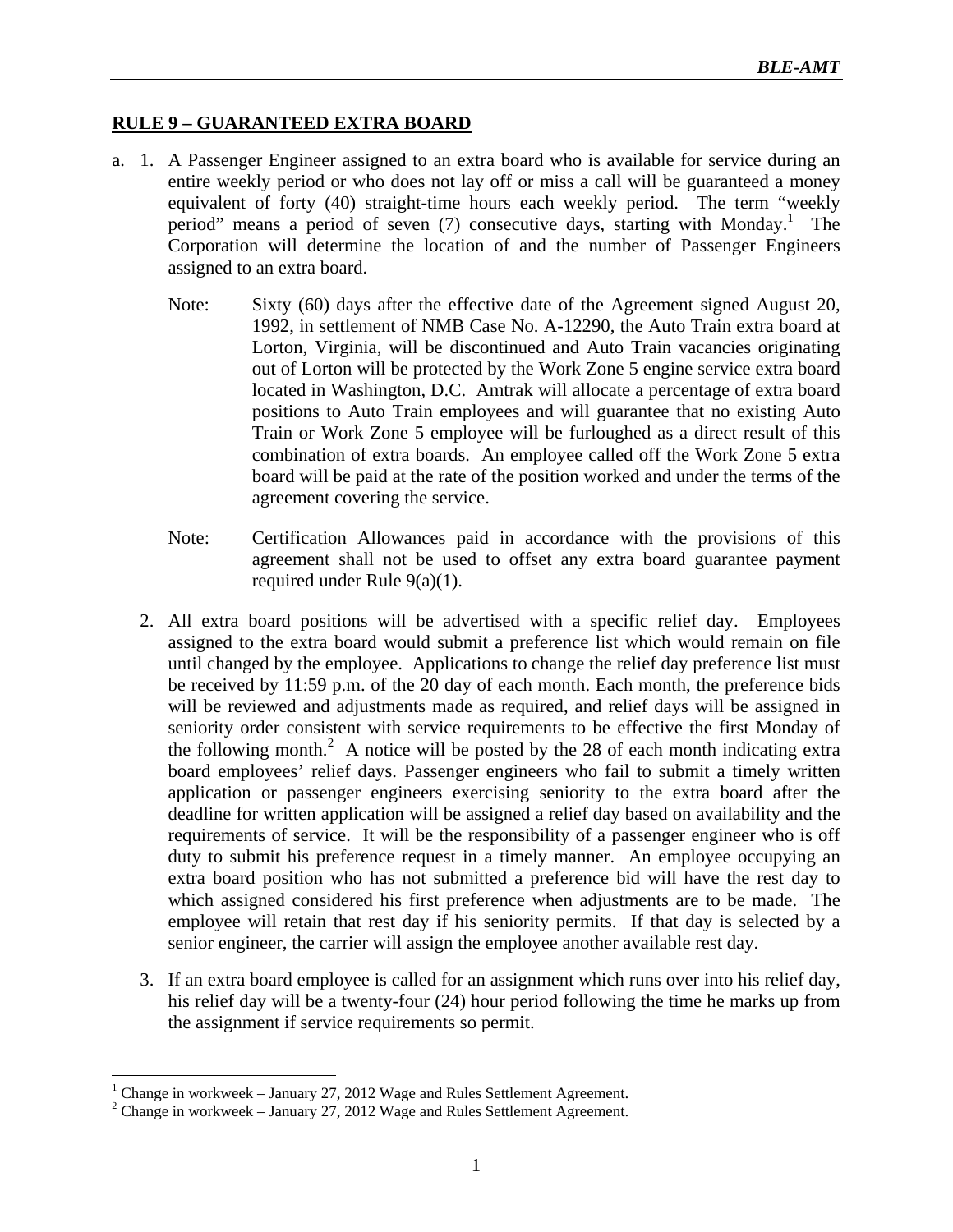- 4. If an extra board employee desires to forfeit their assigned relief day, they must inform the Crew Management Office no later than 9:00 p.m. on the day immediately preceding their assigned relief day that they will remain on the extra board. Any employee forfeiting their assigned relief day will maintain their relative standing on the extra board. This will also serve to clarify that an extra board assignment is not considered a regular job simply because the employee has an assigned relief day.
- 5. Employees assigned to the extra board who mark-off because of a verified illness or in a personal emergency approved by their supervisor, shall have their extra board guarantee reduced on a pro rated basis of one-fifth for each day absent.
- b. Except as provided in this paragraph, Passenger Engineers assigned to an extra board will be called first in, first out, as registered on the extra board. Passenger Engineers assigned to an extra board must be qualified to work any assignments which the extra board protects.
	- Note: See Appendix "H" for the Letter of Understanding dated August 8, 1995, and Questions and Answers thereto, pertaining to supplementation of extra boards in Jacksonville. Vacancies of 5 or more days may be filled by the senior Passenger Engineer assigned to the extra board requesting such vacancy. A Passenger Engineer assigned to a vacancy under this paragraph will remain on the assignment for the duration of the vacancy. If such assignment results in a Passenger Engineer not being afforded his assigned rest day nor a rest day on the vacancy to which assigned, he shall be granted a rest day, consistent with the requirements of service, upon conclusion of the vacancy. Notwithstanding any other provision of this agreement, Passenger Engineers requesting to fill vacancies under this paragraph will be compensated at the straight time rate for the first eight hours worked on each day of such vacancy.
- c. Passenger Engineers assigned to an extra board must register on the extra board immediately upon release from duty at the relieving point in the crew base.
- d. Passenger Engineers assigned to an extra board missing a call for an assignment for which they stand will be placed at the bottom of the extra board.
	- Note: Passenger Engineers assigned to the Chicago Zone 4 Engineers Extra Board missing a call for an assignment for which they stand, will be held off the board for twelve (12) hours from the time they were called. At the expiration of the 12 hour period, they shall be marked up automatically to the bottom of the extra board.
- e. Passenger Engineers assigned to an extra board deadheading to their home crew base will not be marked upon the board until actual arrival at their relieving point in the home crew base.
- f. Passenger Engineers assigned to an extra board will be called as nearly as possible two (2) hours before the time required to report for service or deadhead. Where local conditions warrant, the duly accredited representative and the designated Labor Relations officer may agree to a different calling time, subject to the approval of the General Chairman and the highest appeals officer of the Corporation.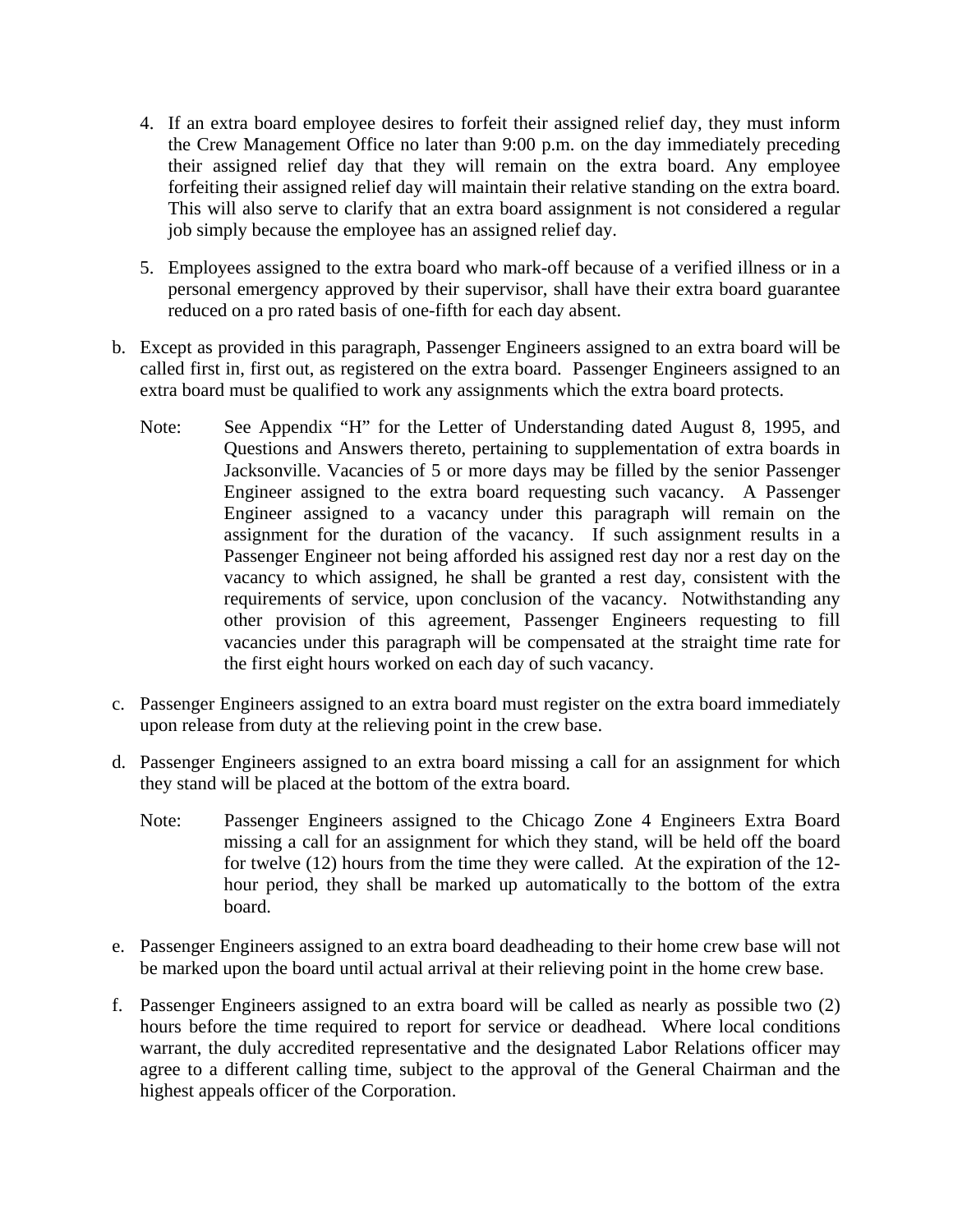- g. Passenger Engineers assigned to an extra board will not be called to fill vacancies unless they have sufficient rest to complete the assignment under the Hours of Service law.
- h. Passenger Engineers assigned to an extra board who are sent from their crew base to outlying points will not be required to remain there longer than one (1) week at a time. Deadhead pay will be allowed only to the first Passenger Engineer for the going trip and to the last Passenger Engineer for the returning trip.
- i. Passenger Engineers assigned to an extra board who are not called in their turn will be paid four (4) hours and will retain their place on the extra board.
- j. The Carrier will have the right to establish positions which will be combination regular/extra board assignments. Such positions will be advertised and awarded in accordance with Rule 6 with one rest day. The position will be guaranteed to money equivalent to forty (40) straight time hours per week.
	- Note: A Passenger Engineer on a combination assignment will not be called for a vacancy or extra work if it will result in the Passenger Engineer not being available for his regular assignment. It is understood the provisions of Rule 6(l) will apply. This rule is not intended to result in the reduction of regular assignments.
- k. Extra board guarantees would not be broken during such a period of time that an employee is assigned to vacation status. It was further understood that all vacation monies earned during the weekly extra board period would be applied to compute the money equivalent of forty (40) straight-time hours for the purpose of determining extra board guarantee payments.

# **Q & A's – RULE 9 – GUARANTEED EXTRA BOARD**

- Q1. Is an ext ra employee entitled to deadhead pay and/or auto mileage allowance when covering assignments within the Crew Base?
- A1. No. **Agreed: 3/22/83**
- Q2. An extra Passenger Engineer is called to cover a one (1) day vacancy at an outlying point, i.e., a point outside the confines of the Crew Base. Where will such Passenger Engineer report for and be relieved from duty? (New 3/22/83)
- A2. The extra Passenger Engineer will report for duty at the principal station within the Crew Base and will be transported under pay to the outlying point. After completing service at the outlying point, the Passenger Engineer will be transported back to the principal station within the Crew Base where he will report off duty for pay purposes. **Agreed: 3/22/83**
- Q3. An extra employee on the Washington, DC, extra board is called to report for an assignment at Odenton (within the Crew Base). Where will such employee be relieved from duty? (New 3/22/83)
- A3. The extra employee will report for and be relieved from duty at the same point within the Crew Base, i.e., Odenton. **Agreed: 3/22/83**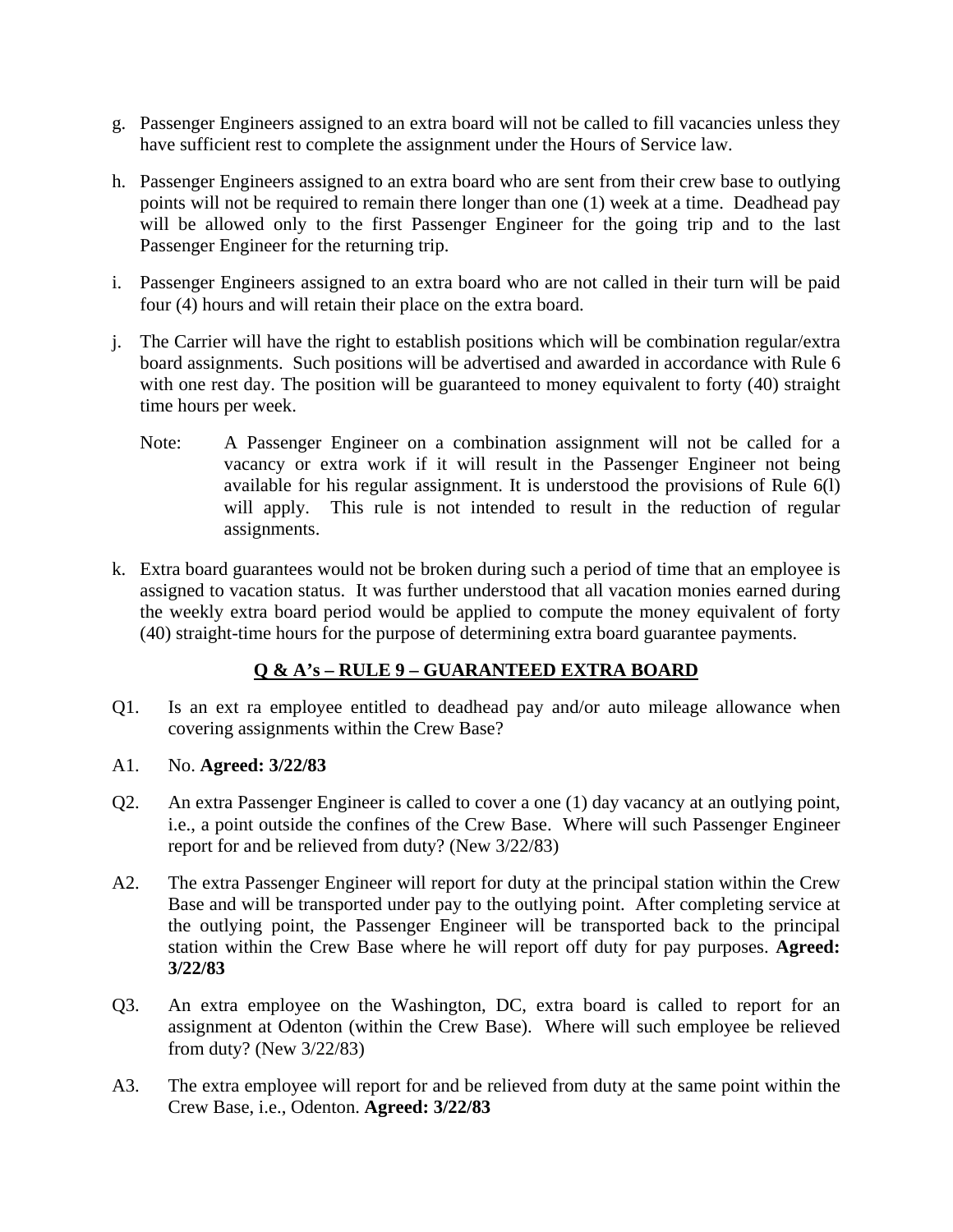- Q4. If an extra Passenger Engineer filling a vacancy at an outlying point marks off in the middle of his hold down, is the extra Passenger Engineer filling this vacancy entitled to deadhead compensation?
- A4. Deadhead pay is allowed only for the first and last day of the vacancy. **Agreed: 6/23/83**
- Q5. Will the extra board guarantee be pro-rated for a Passenger Engineer not completing a full week? (BLE 3/22/83)
- A5. No, except in those situations specifically provided in Rule 6, Q&A 6 and 7 and for a verified illness as provided in Rule 9(a). **Agreed: 8/2/83 and modified 8/1/98**
- Q6. Are payments such as, but not limited to, those provided in Rules 8(b) and 13(b) applied against the money equivalent of forty (40) straight time hours? (BLE 3/22/83)

#### A6. Yes. **Agreed: 6/23/83**

Q7. A Passenger Engineer is called to report at his home crew base. The job is a work extra to be run as follows: light engine North to Yard "A"-3 miles and switch cars. Then South to crew base; then light ten (10) miles East to siding "B" to pick up cars; then back to crew base; then North to yard "A" by his home crew base to yard "C" seventy (70) miles. Can you run a Passenger Engineer through his originating crew base? (BLE 3/22/83)

#### A7. Yes. **Agreed: 8/2/83**

Q8. A Passenger Engineer on an Extra Board refuses to accept a "soon as possible" call. Is such Engineer to be dropped to the bottom of the Extra Board and considered as having missed a call thereby breaking his guarantee? (BLE 3/22/83)

## A8. Yes. **Agreed: 6/23/83**

- Q9. A duly accredited representative regardless of craft as defined in Rule 1 of the Rules Agreement is assigned to an extra board and requests to mark off to attend a conference with the carrier or to represent another employee under this Agreement at an investigation. How will such action affect the duly accredited representative's status on the Extra Board?
- A9. The duly accredited representative will maintain his relative standing on the extra board. Such action will not be considered as unavailability under Rule 9(b); however, any earnings lost or any payments made in accordance with Rule 34 or under policy determination will be charged against the money equivalent of forty (40) straight-time hours for guarantee purposes. Payments made are not subject to the overtime provisions of Rule 2(b) since they are not payments for service performed. **Agreed: 6/2/88**
- Q10. What is the percentage of extra board positions that Amtrak will allocate to Auto Train employees on the Work Zone 5 engine service extra board at Washington, DC?
- A10. Based on the sixteen (16) regular passenger engineer and six (6) regular assistant passenger engineer positions at the Washington Crew Base in Zone 5; and the four ( 4) regular passenger engineer and three (3) regular assistant passenger engineer positions at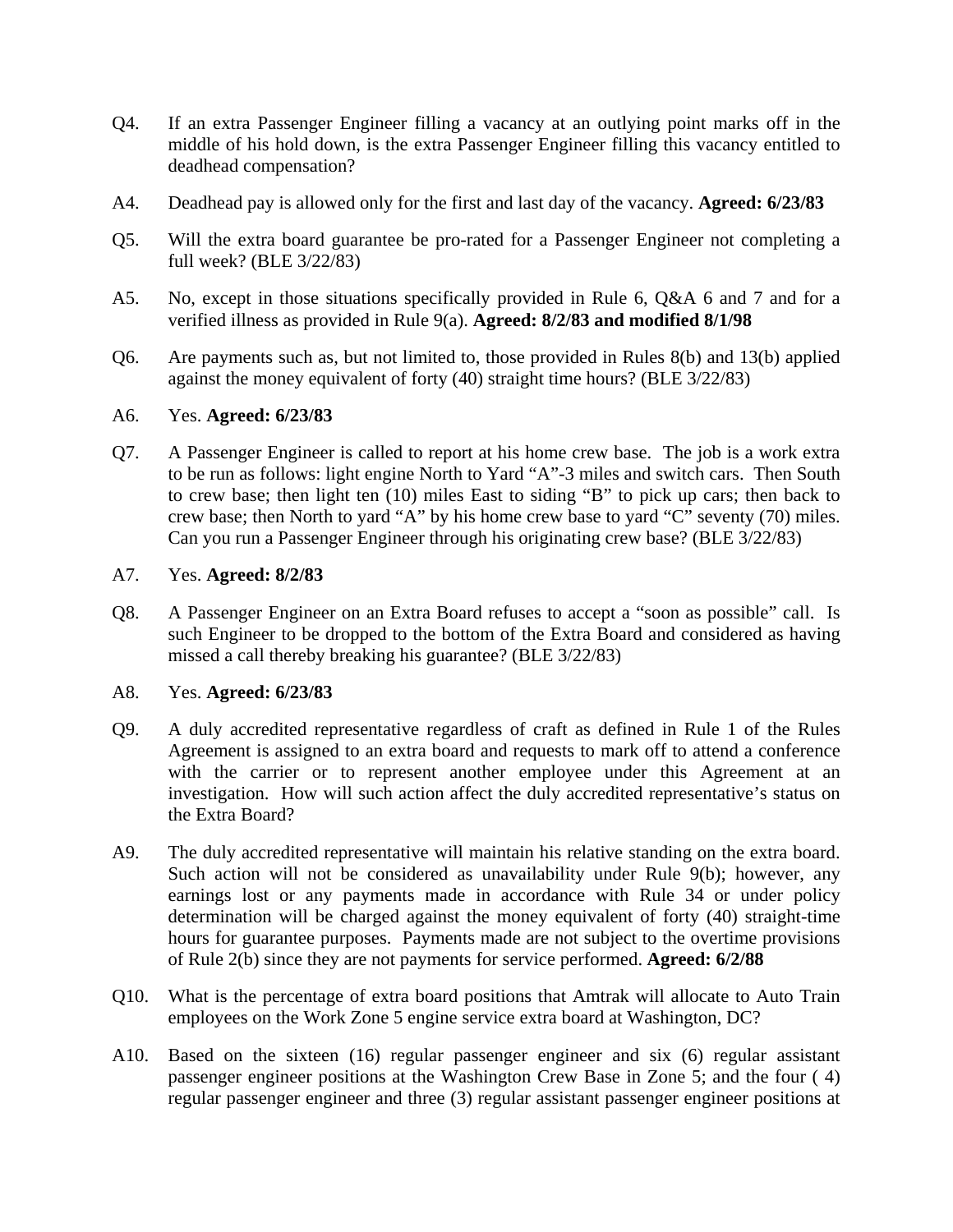Lorton in Auto Train service, 25% of the positions on the combined Washington engineer extra board shall be allocated to Auto Train employees under this Article. **Agreed: NMB Case A-12290, pursuant to PL 102-306, 8/3/92** 

- Q11. What constitutes a verified illness?
- A11. Any illness for which an employee provides evidence of medical care or other verification from a licensed physician or chiropractor. Examples of such care include a statement from the provider or a receipt for payment of medical services. **Agreed: NMB Case A-12290, pursuant to PL 102-306, 8/3/92**
- Q12. When must the evidence of medical care be provided?
- A12. The evidence should be provided to the employee's immediate supervisor on his or her first work day following the illness. **Agreed: NMB Case A-12290, pursuant to PL 102- 306, 8/3/92**
- Q13. If an employee does not verify his or her illness, how shall the guarantee be affected?
- A13. The employee's guarantee will be broken for that week. **Agreed: NMB Case A-12290, pursuant to PL 102-306, 8/3/92**
- Q14. How will the phrase "shall have their extra board guarantee reduced on a pro rated basis of one-fifth for each day absent" be applied in computing extra board guarantee entitlement?
- A14. An employee shall have their extra board guarantee reduced on a pro rated basis of onefifth for each day absent. (8/1/98) **Agreed: 8/1/98**
- Q15. If an employee is off due to a verified illness for more than one (1) day in the work week, how shall his guarantee be affected?
- A15. The employee shall have their extra board guarantee reduced on a pro rated basis of onefifth for each day absent. (8/1/98) **Agreed: 8/1/98**

## **Q & A 16-27 effective 6-11-01.**

- Q16. What guidelines will be used in the application of the "hold down" rule specified in paragraph (b)? A16. The guidelines for the application of the Rule 9(b) "hold down" are as follows:
	- 1. Requests to fill vacation and other vacancies will be accepted up to twenty-four (24) hours prior to the start of a vacancy. At that time, the senior applicant will be assigned the vacancy.
	- 2. The senior applicant need not be called for another position after being notified of their assignment to the vacancy (within the 24 hour period), provided there is another employee available to fill the assignment at the straight time rate. If no other employee is available at straight time, the senior applicant will be used to fill the assignment and placed on the vacancy at the first opportunity thereafter.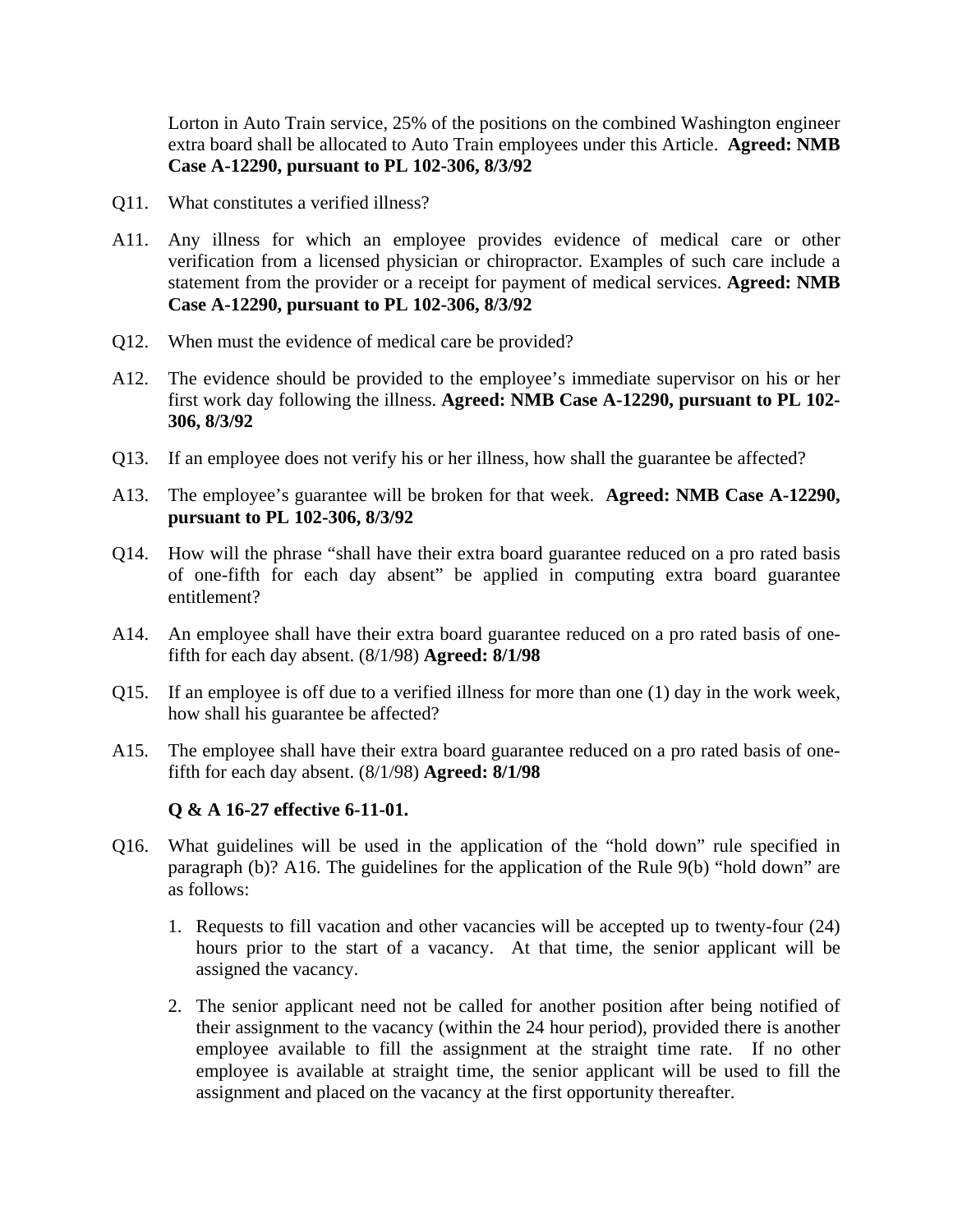- 3. Vacancies that are not known in advance should be posted at each crew base as soon as there is confirmation that the vacancy will be 5 or more days. Such posting should show the date posted, the job symbol, and incumbent. Employees will be permitted to submit applications for such vacancy for 48 hours after posting. After the 48 hour period, the vacancy will be assigned to the senior applicant. If no applications are received during that period, the vacancy may be assigned to the first employee requesting such assignment after the 48 hour period.
- 4. Employees who have been assigned to a vacancy under this article will only be assigned to a subsequent known vacancy if after completing the first hold down they are available to fill the second position on the first day of that vacancy.
- Q17. An Extra Board Passenger Engineer places a "hold down" on a three-week vacation vacancy. After working one week of that vacation vacancy, the engineer marks off sick. Upon marking up, is the engineer released from that "hold down" on the vacation assignment or must the engineer complete the entire duration of the vacation vacancy, the remaining two-week period?
- A17. The Extra Board Passenger Engineer remains on that "hold down" and must complete the entire three week duration of the vacation vacancy before being permitted to return to the extra board or placing a "hold down" on another vacancy subject to the provisions of Rule 9(b).
- Q18. An Extra Board Passenger Engineer places a "hold down" on a two-week vacation vacancy. After working four days of that assignment, the engineer marks off with permission for one day in order to make a road re-qualification trip. Upon marking up from the re-qualification trip, the engineer informs CNOC that he/she is placing a "hold down" on a different assignment. May the engineer place a "hold down" to a different assignment?
- A18. No. The engineer will remain on the original "hold down" until the entire two-week duration of that vacation vacancy is completed.
- Q19. An Extra Board Passenger Engineer places a "hold down" on a vacancy of five days. However, after working that assignment for two days, the engineer is instructed by the Carrier to attend a one day operating rules class. Upon completing the rules class, is the engineer required to work the remaining two days of the vacancy?
- A19. Yes. The vacancy would be covered from the protecting extra board on the day the engineer attends the rules class. However, the engineer will be required to complete the remaining two days of the vacancy.
- Q20. Does the timely posting of the vacation schedule constitute proper notification of assignments subject to the provisions of Rule 9(b), the "hold down" rule?
- A20. Yes, providing the vacation schedule is accurate and timely posted prior to the beginning of the vacancy.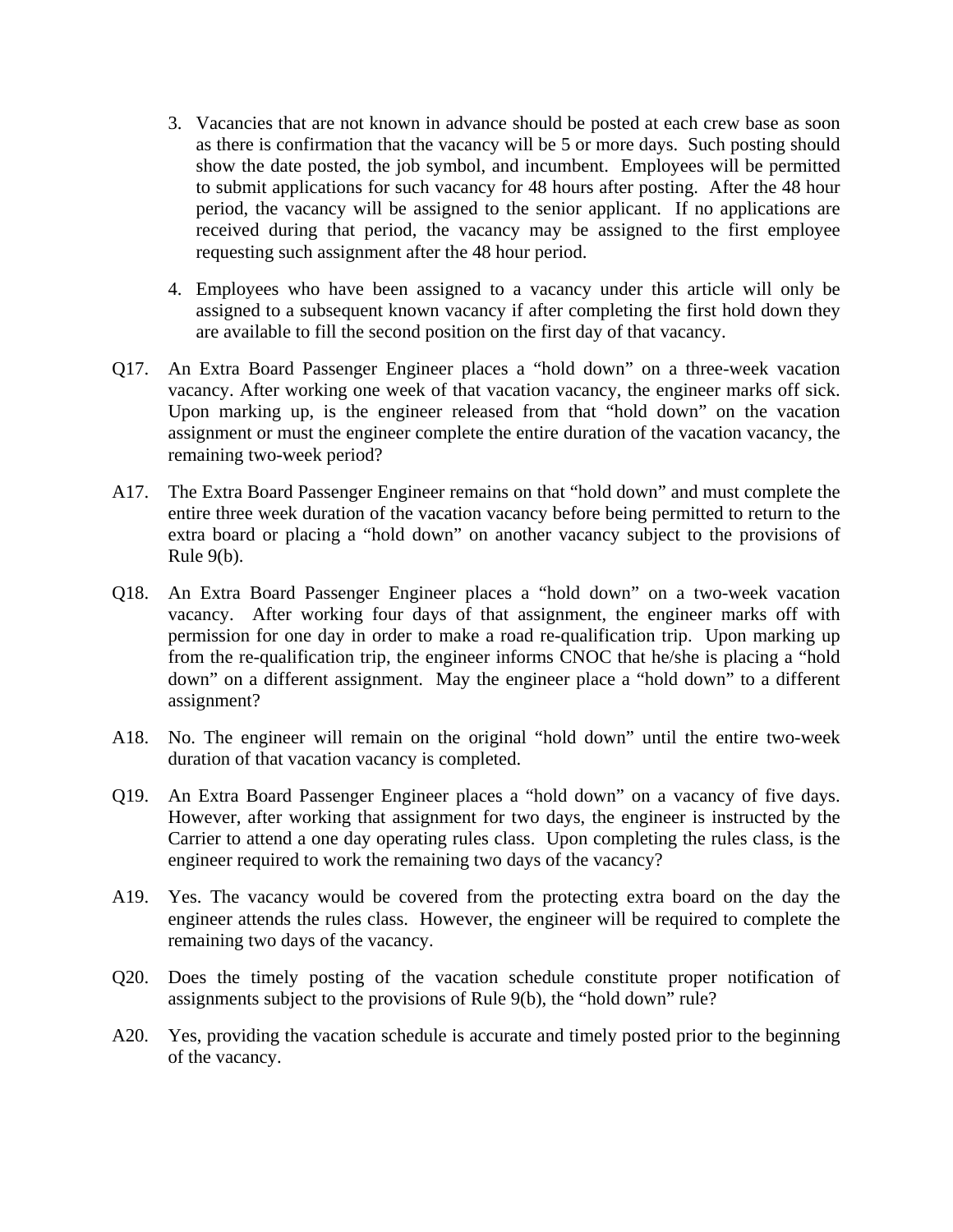- Q21. A Passenger Engineer marks off with CNOC advising he/she will be off for a fifteen day period to have some minor surgery. How is notification of that vacancy made known to the employees?
- A21. The Carrie r will maintain a current list of temporary vacancies eligible for "hold down" at the appropriate crew dispatchers desk. The Service Manager at the affected crew base will notify the appropriate crew dispatcher of temporary vacancies eligible for "hold down" and simultaneously post such temporary vacancies at the crew base. After the forty-eight (48) hour notification period is fulfilled, the senior Extra Board Passenger Engineer making application to CNOC to "hold down" that assignment will be awarded the "hold down".
- Q22. In the same scenario described above in Q20, the regular Passenger Engineer that marked off fails to mark up to his/her assignment as previously scheduled. Has the Extra Board Passenger Engineer working the "hold down" vacancy reverted to the extra board with the ability to place a "hold down" on another assignment subject to the provisions of Rule 9(b)?
- A22. Yes. Because the Extra Board Passenger Engineer has completed the entire duration of the "hold down" consistent with the manner in which it was advertised, the engineer has reverted to the extra board and may "hold down" another assignment.
- Q23. A Local Chairman is working a five week vacation "hold down" that has been properly awarded. After working the assignment for two weeks, the Local Chairman marks off for six days in order to attend to Union business. Is the Local Chairman required to return to the vacation "hold down" after completing the Union business?
- A23. Yes.
- Q24. In the scenario described above, is a second "hold down" permissible on the five week vacation vacancy under Rule 9(b)?
- A24. No. Only one (1) Extra Board Passenger Engineer will be allowed to place a "hold down" on any one assignment subject to Rule 9(b). Any subsequent vacancy on that assignment will accrue to the protecting Extra Board at the location where found.
- Q25. A Passenger Engineer marks off for a period of four (4) days with CNOC. An Extra Board Passenger Engineer learns of the vacancy and attempts to place a "hold down" on it. Will the engineer be awarded the "hold down"?
- A25. No. The vacancy must be of five or more days in order to be subject to the provisions of the "hold down" rule.
- Q26. An Extra Board Passenger Engineer is working a one week vacation "hold down" on an assignment having regular assigned relief days of Wednesday and Thursday. After completing Tuesday's tour of duty, the engineer wants to work the scheduled relief days of that assignment and attempts to mark up to the extra board in order to be placed in the first-in, first-out rotation for extra work. Is such an option permissible under Rule 9(b)?